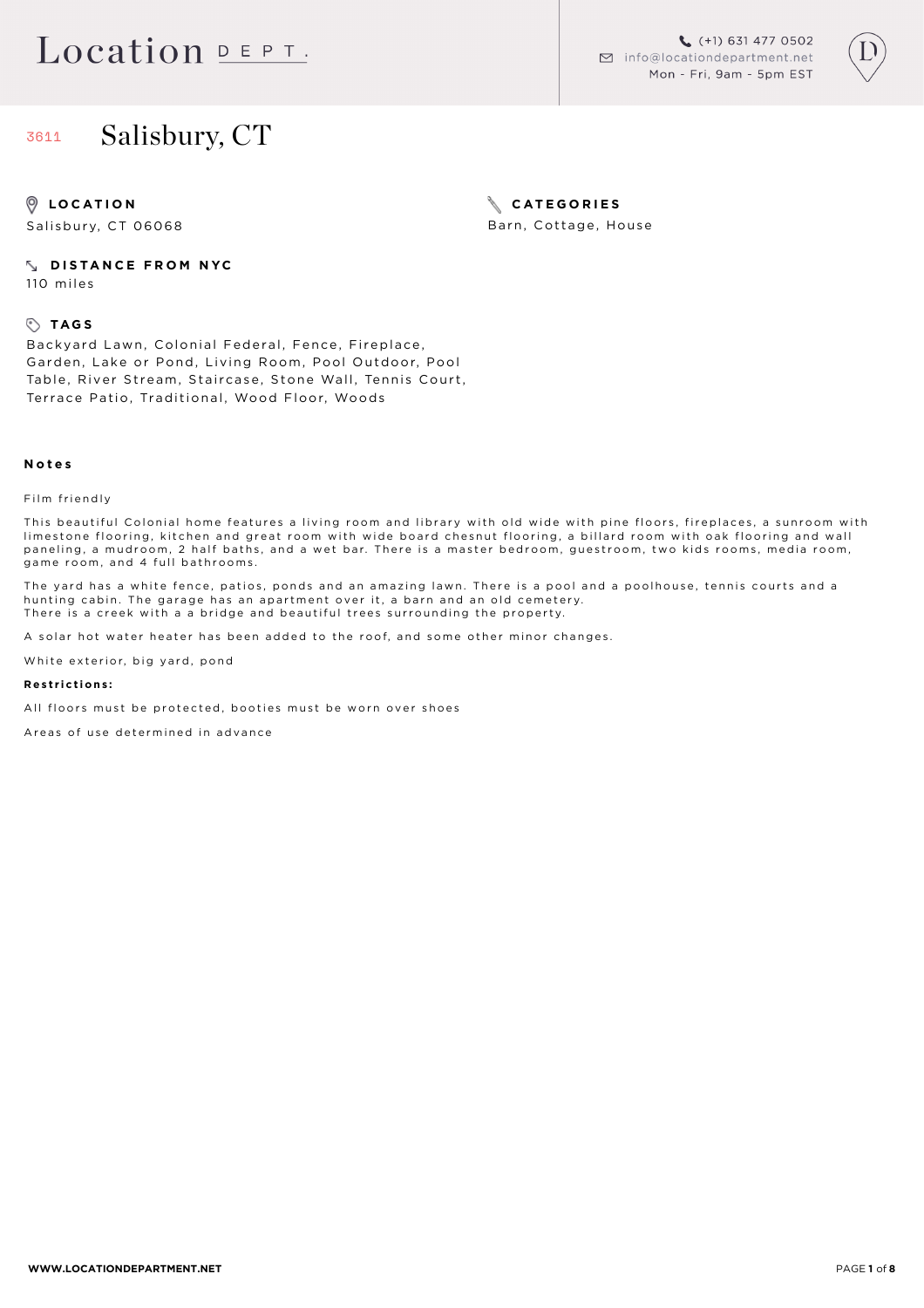

















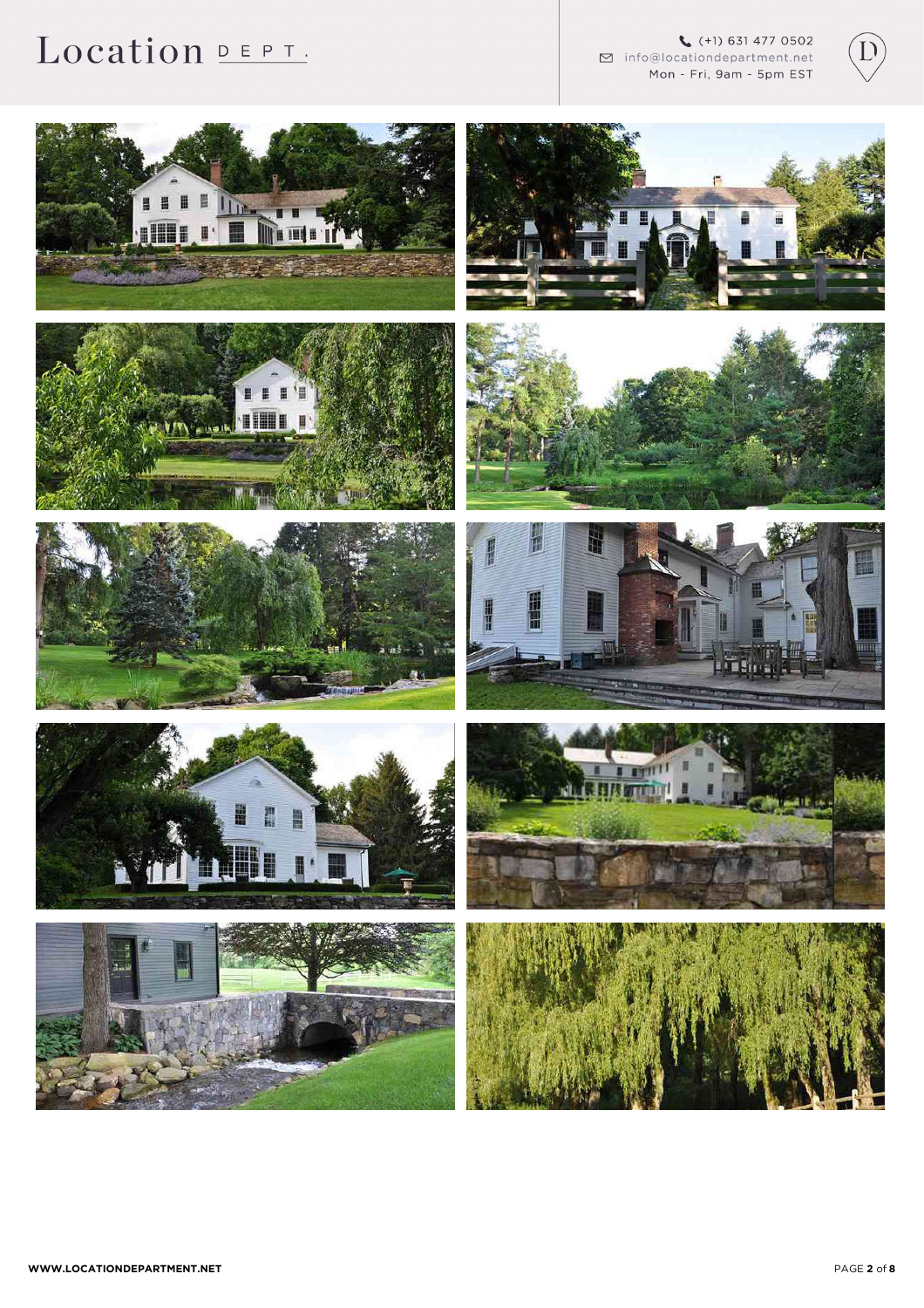





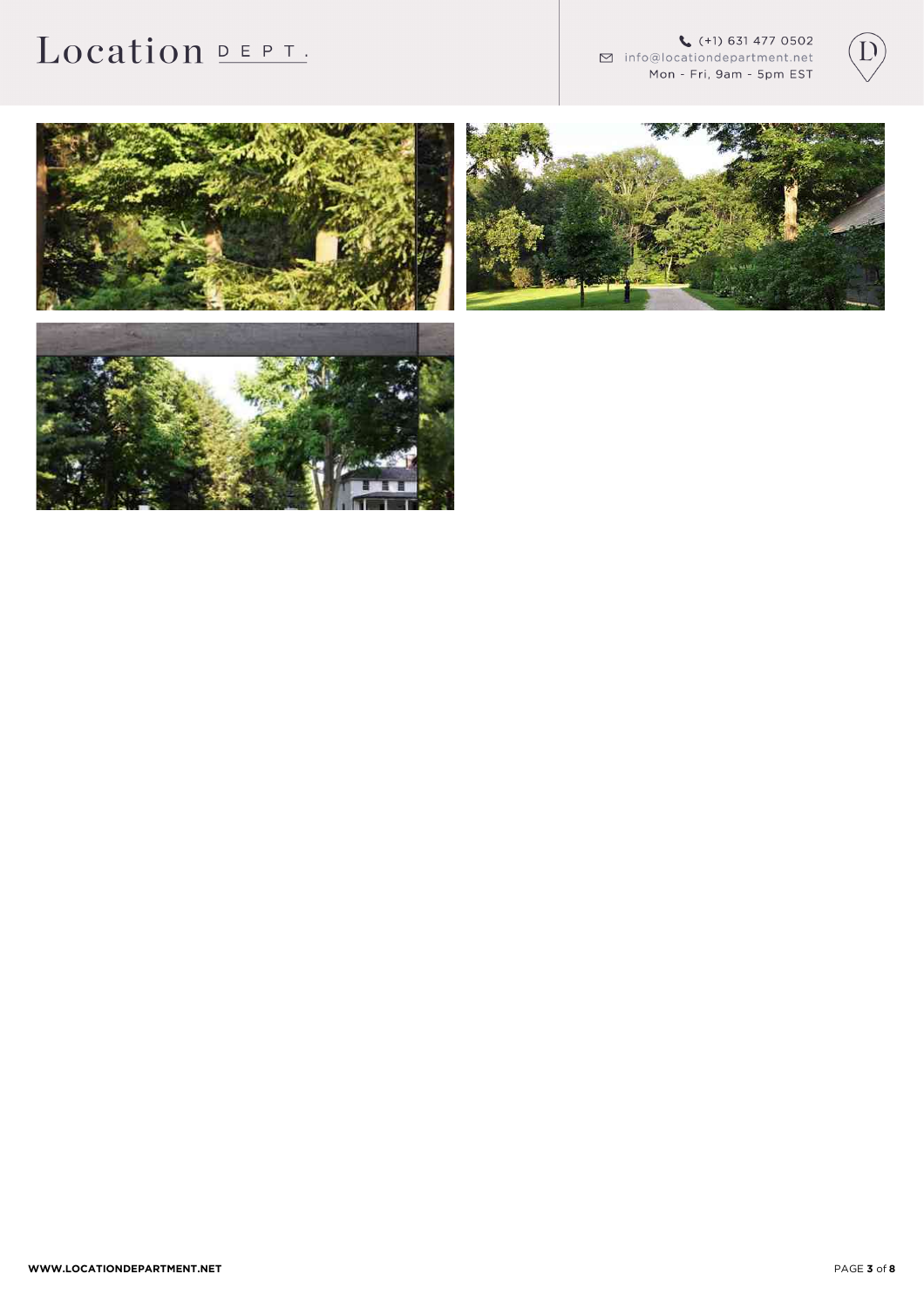$(+) 631 477 0502$ ◘ info@locationdepartment.net Mon - Fri, 9am - 5pm EST



POOL AND TENNIS COURT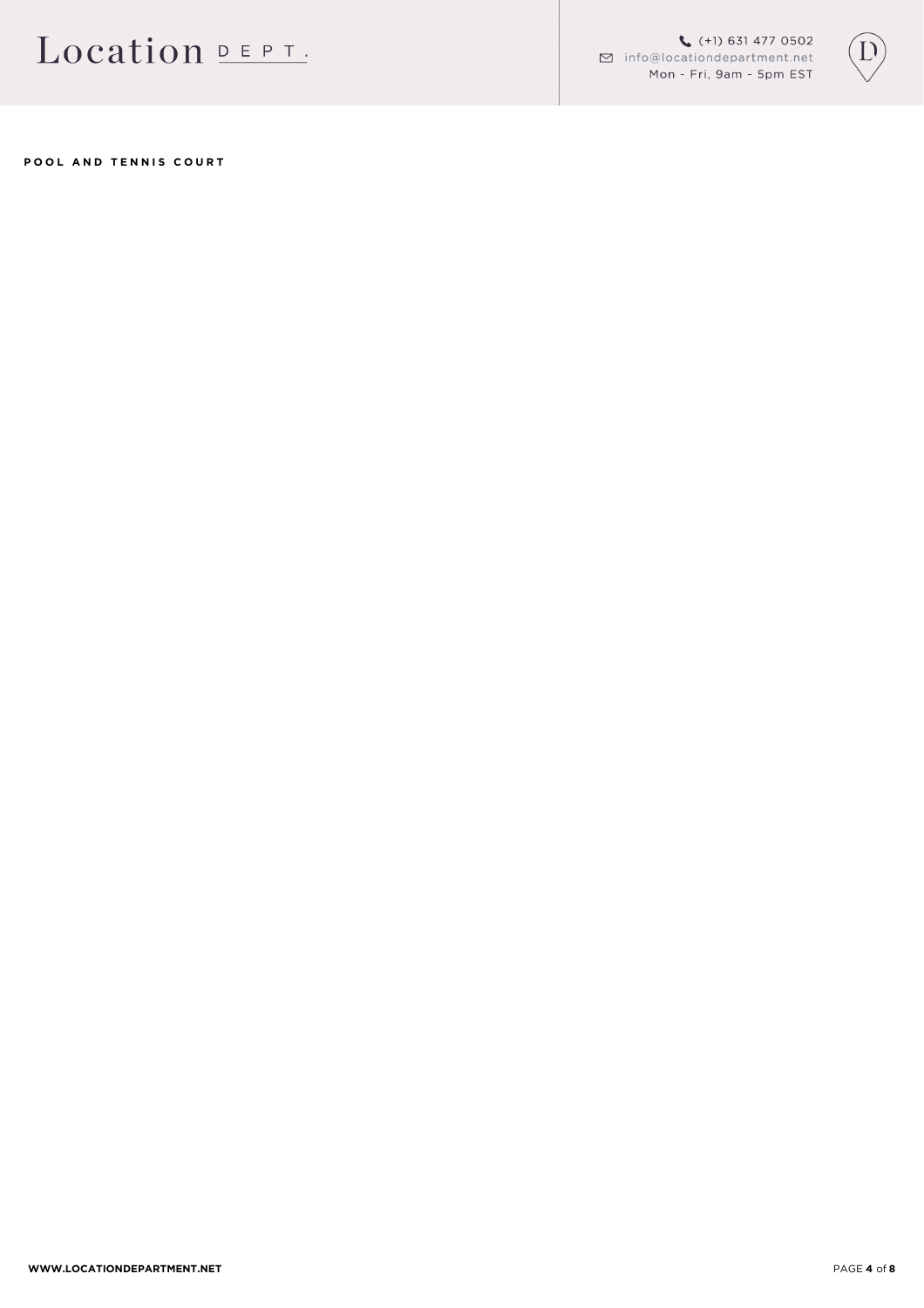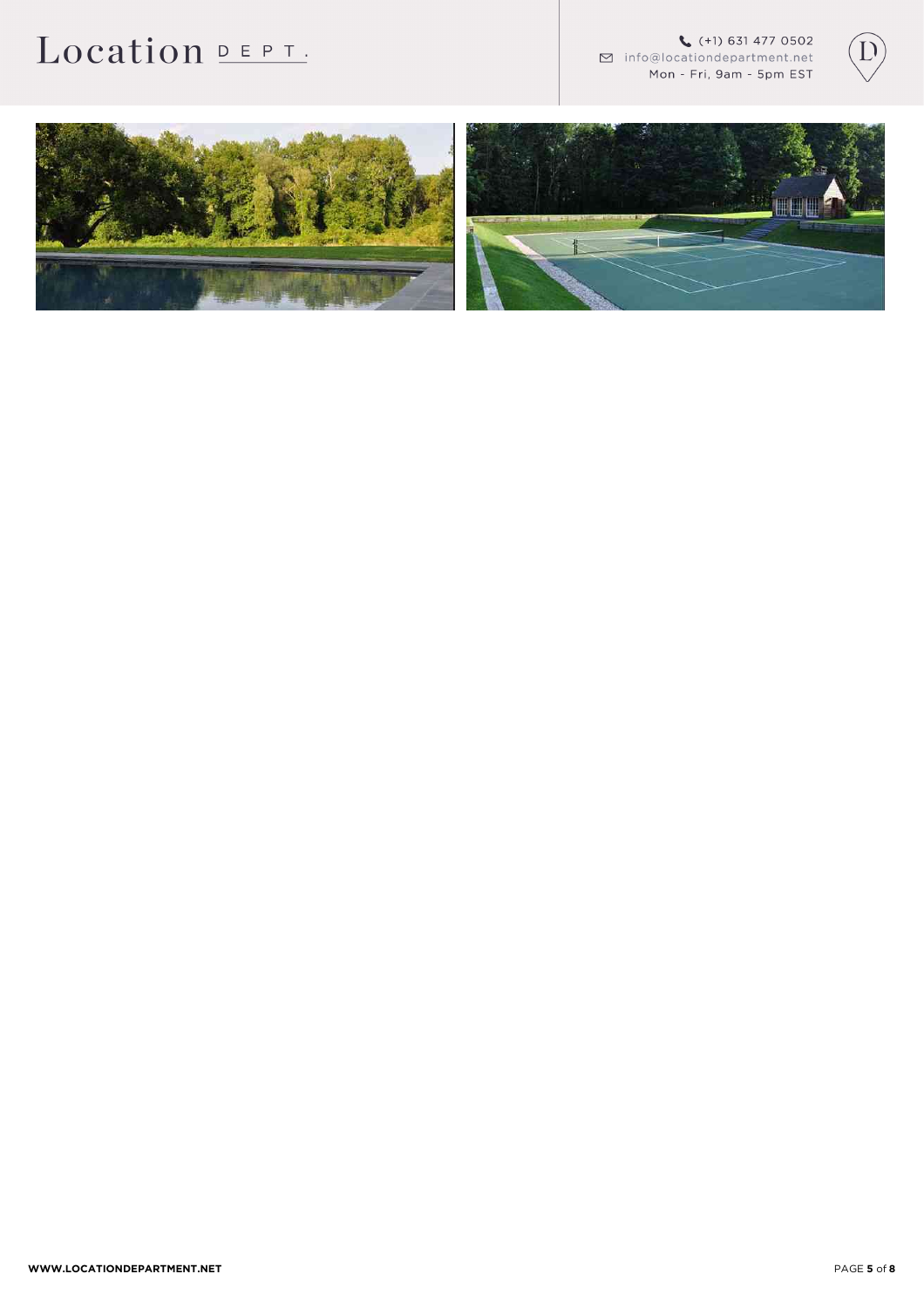$(+) 631 477 0502$ ◘ info@locationdepartment.net Mon - Fri, 9am - 5pm EST



I N T E R I O R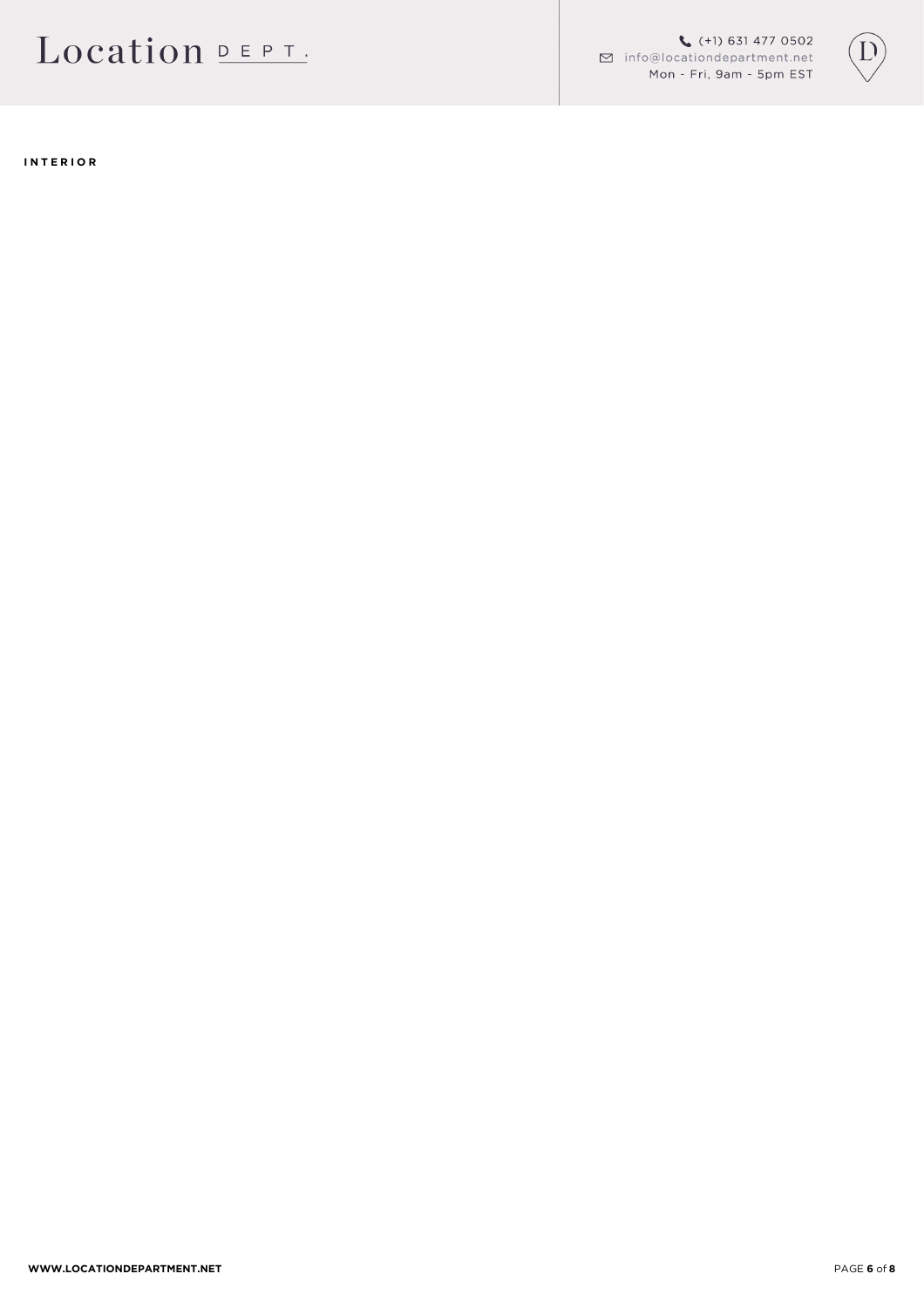